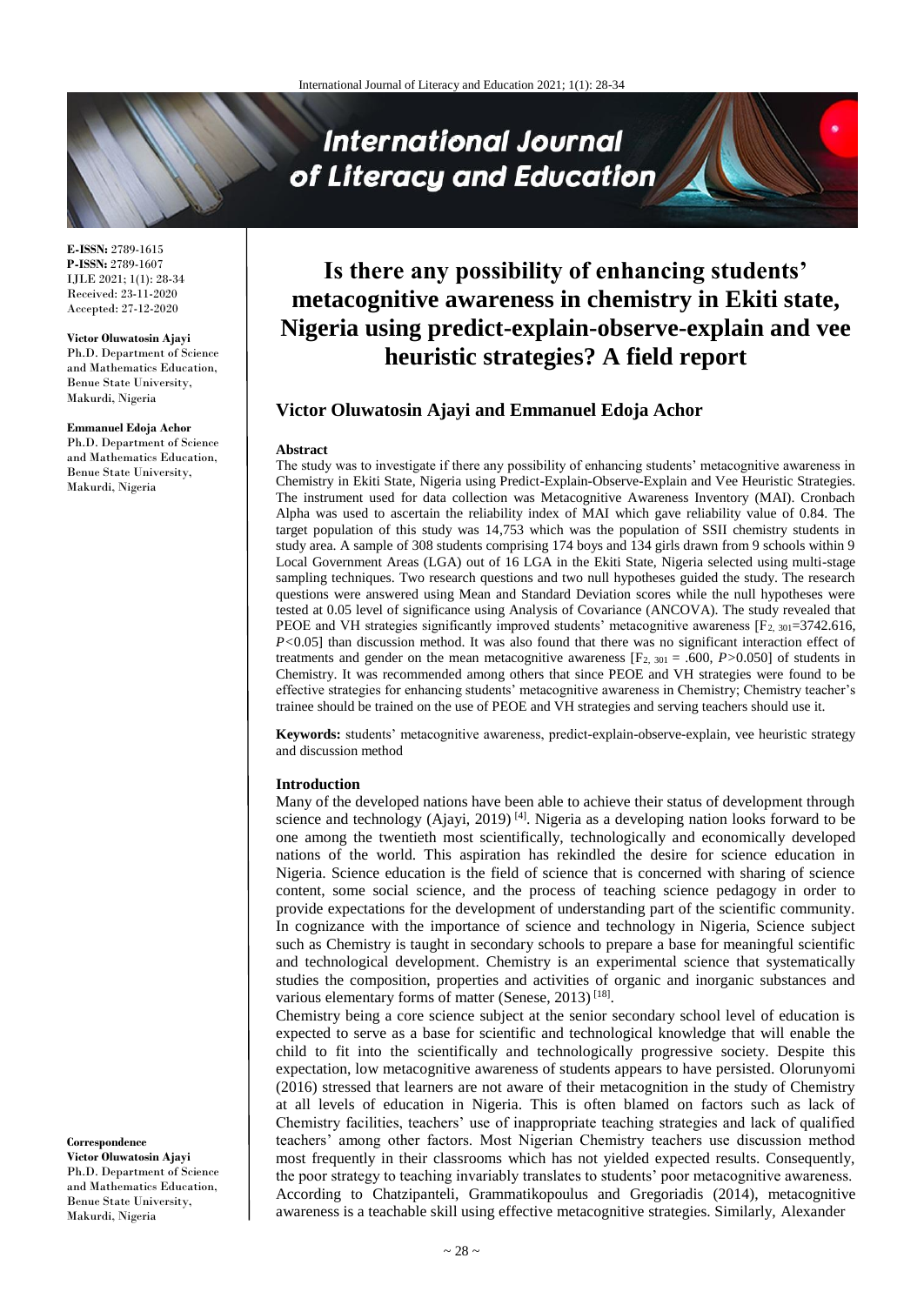and Jetton  $(2015)^{5}$  opined that, metacognitive processing is expressed through effective metacognitive instructional strategies which are procedural, purposeful, effortful, willful, essential and facilitative in nature. Metacognitive strategies are regarded as high order executive skills that make use of knowledge of cognitive processes and involve thinking about the learning process, planning for learning, monitoring the learning task, and evaluating how well one has learned (Chamot & Kupper, 2011; Wenden, 2013)<sup>[8, 19]</sup>. Individuals, who are aware of their metacognitive skills, behave more strategically and productively, make plans, organize and monitor their learning better than individuals who are unaware about their metacognitive skills. Metacognitive awareness is vital to successful learning of chemistry because it lets individuals to better regulate their cognitive skills and to determine weaknesses that can be corrected by constructing new cognitive skills.

Awareness and understanding of the process of learning help an individual to take control of one's learning (Gassner, 2009) [11] .

Becoming aware of what happens in one's mind and one's thinking process may help individuals to have more control over their cognitive process and lead it toward being more effective.

This assertion calls for the need to find metacognitive strategies such as Predict-Explain-Observe-Explain (PEOE) and Vee Heuristic (VH) instructional strategies that have the potentials to equip learners to think about their cognition, monitor their learning activities and evaluate the results of these activities and thereby enhancing their conceptual understanding of scientific knowledge and problem solving abilities. The technique of Predict-Explain-Observe-Explain (PEOE) was modified from Predict-Observe-Explain (POE) by Rickey and Stacey (2015) to emphasize that the students need to explain their predictions to make their beliefs explicit. POE is a strategy which involves learners in writing down their predictions before doing the activity and the predictions are then followed by an activity in which learners observe their predictions and acclaim on whether or not their predictions were correct or incorrect.

Chris (2016) also presented a template of PEOE with a space for explanation of students' prediction. Students should know that their beliefs are important. PEOE is named to emphasize the importance of students' explanation. Ajayi (2019)  $[4]$  explain that, PEOE is an instructional strategy where learner make predictions for an event and explain the reasons for his predictions, then conduct and observe a laboratory experiment and are required to compare his observations with his predictions in order to monitor his learning activities, thereby enhancing conceptual understanding of scientific knowledge and problem solving abilities.

A Vee heuristic diagram is a V-shaped diagram showing the relationships between conceptual or theoretical and methodological framework and the resultant knowledge or value claims of a concept.

Vee Heuristic (VH) strategy is the process of creating a Vshaped diagram to represent key elements (ideas) that are contained in the structure of knowledge with two sides namely the theoretical or conceptual side (thinking side) on the left and methodological side (doing side) on the right in order to enhance conceptual understanding of scientific knowledge (Gowin, 2010)<sup>[12]</sup>. Vee Heuristic strategy is a tool that helps in seeing the interplay between what is known and what needs to be known or understood. The Vee heuristic diagram has two sides; The left hand side represents the philosophy, theories, principles and concepts that guide learners in selecting or constructing objects or event and the right hand side highlights the knowledge and value claims as well as data recording and transforming procedures and placed in the middle of the Vee heuristic diagram is the focus question and events or objects to be observed in the learning process. Metacognition awareness is often thought of as thinking about thinking (Schraw, 2012) [16] .

Metacognitive awareness is refers to as the knowledge and control of cognitive processes. In other words, it is the knowledge about cognition and control of cognition. Metacognitive awareness is not only thinking about thinking, but also regulating and executing cognition (Coutinho, 2014) [9] . Metacognitive awareness refers to as thought about one's own thoughts and cognitions. Metacognition awareness is generally further grouped into two aspects of the concept; the knowledge of cognition and the regulation of cognition (Bruning, Schraw, & Ronning, 2012) [16] .

Knowledge of cognition has been defined as knowledge that has been memorized regarding the goals and strategies of individuals in their efforts to accomplish tasks (Desoete & Veenman, 2011)<sup>[10]</sup>.

Knowledge of cognition can further be thought of as involving declarative, procedural, and conditional types of knowledge (Schraw & Moshman, 2012)<sup>[16]</sup>. Metacognitive regulation or regulation of cognition refers to activities that control one's thinking and learning. Regulation of cognition contains three regulatory skills such as planning, monitoring comprehension and evaluation (Çetin, 2015)  $[7]$ . The components of metacognitive awareness are shown in Figure 1.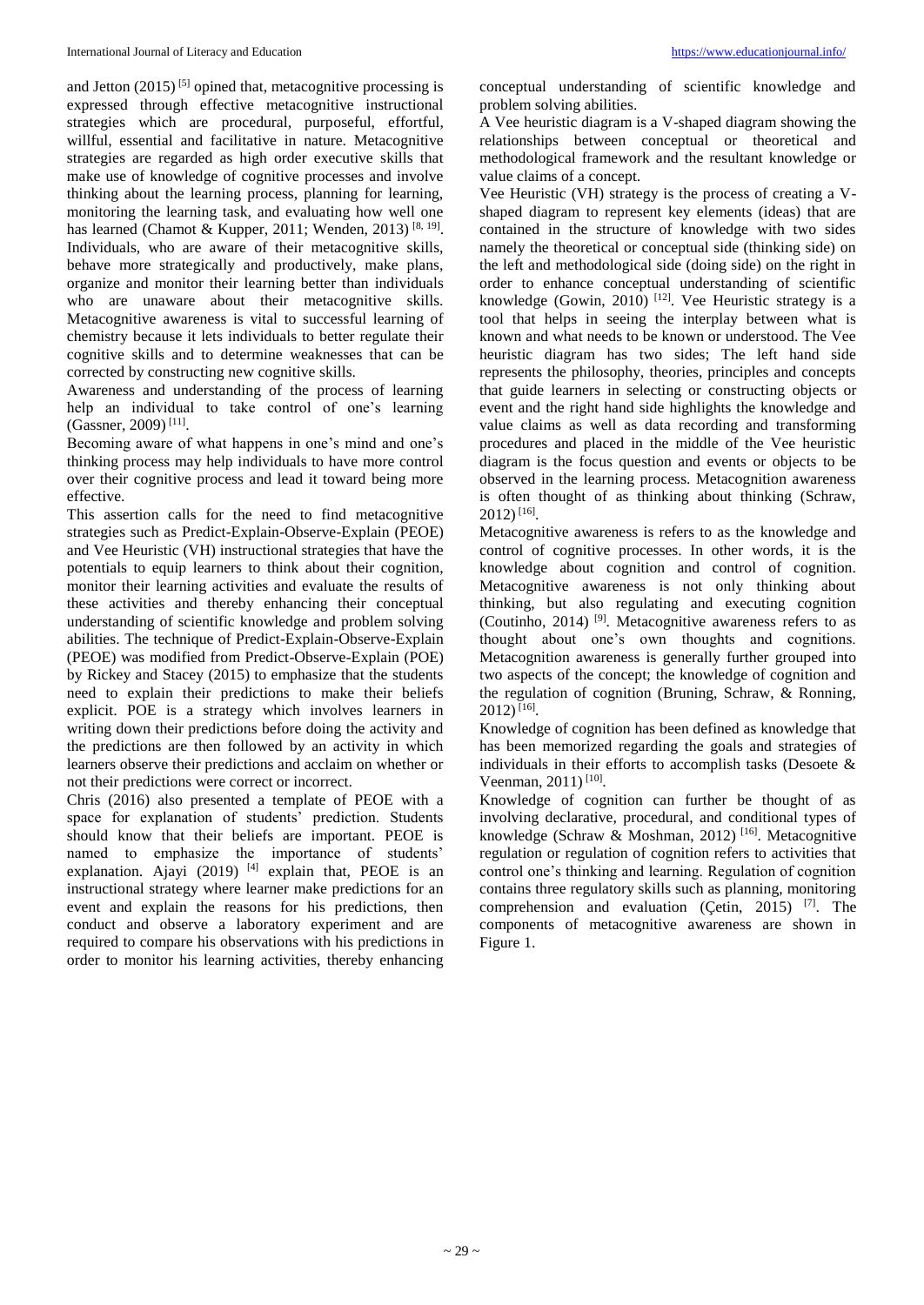

**Fig 1:** Metacognitive Awareness Components (Ajayi, 2019) [4]

Schraw  $(2013)$ <sup>[17]</sup> revealed that learners who are aware of their metacognition perform better than unaware learners. The author recognized high metacognitive awareness as an indicator of better performance since it allows learners to plan, sequence, and regulate their learning in a way that improve performance. Consequently, Olorundare  $(2015)^{[14]}$ revealed that students' low metacognitive awareness is often attributed to poor teaching methods such as lecture and discussion methods adopted by teachers. Thus, the teacher's role is to carefully plan and use innovative teaching strategies that will train students to be consciously aware about their own thinking and teach them how to regulate it to ensure that they become more responsible in developing their own learning. Developing lessons that enhance students' participation and metacognition when engaging in Chemistry activities are anticipated to uplift metacognitive awareness. It is on this note that, this study investigated the effects of Predict-Explain-Observe-Explain and Vee Heuristic instructional strategies on students' metacognitive awareness in Chemistry.

### **Purpose of the Study**

The purpose of this study was to investigate if there any possibility of enhancing students' metacognitive awareness in Chemistry in Ekiti State, Nigeria using Predict-Explain-Observe-Explain and Vee Heuristic Strategies. Specifically, the study:

- 1. Determined the effects of PEOE strategy, VH strategy and discussion method on students' metacognitive awareness in Chemistry.
- 2. Ascertained the interaction effects of treatments and gender on students' metacognitive awareness in Chemistry.

### **Research Questions**

#### **The following research questions guided the study**

- 1. What are the mean metacognitive awareness scores of students taught Chemistry using PEOE strategy, VH strategy and discussion method?
- 2. What is the mean interaction effect of treatments and gender on students' metacognitive awareness in Chemistry?

### **Hypotheses**

### **The following null hypotheses were tested**

- 1. There is no significant difference in the mean metacognitive awareness scores of students taught Chemistry using PEOE strategy, VH strategy and discussion method.
- 2. There is no significant interaction effect of treatments and gender on the mean metacognitive awareness scores of students in Chemistry.

### **Research Design and Procedure**

The study adopted a quasi-experimental non-randomized pre-test, post-test control group design. This design was adopted because it is not possible to have complete randomization of the subject as this may disrupt school organization. The study area was Ekiti State, Nigeria. The target population of this study was 14,753 which was the population of SSII chemistry students in study area. A sample of 308 students comprising 174 boys and 134 girls drawn from 9 schools within 9 Local Government Areas (LGA) out of 16 LGA in the Ekiti State, Nigeria selected using multi-stage sampling techniques. An instrument known as Metacognitive Awareness Inventory (MAI) was used for data collection. MAI was adopted from Lai (2011)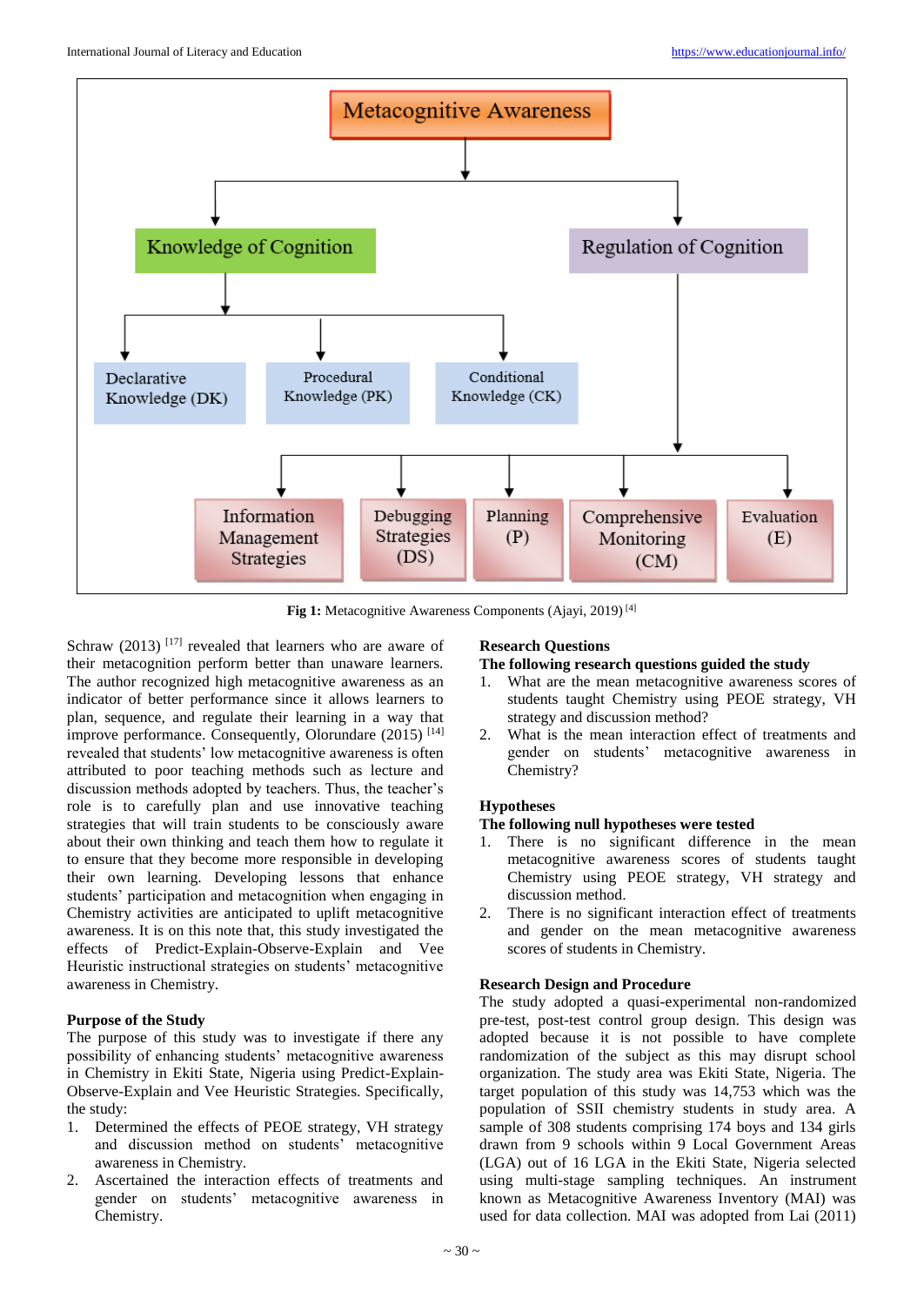[13] and Schraw and Dennison (2012)<sup>[16]</sup>. Lai (2011)<sup>[13]</sup> organized the different types of knowledge of cognition into three types and listed three (3) main terminologies to represent the different types of knowledge of cognition. In the same vein, Schraw and Dennison (2012) <sup>[16]</sup> also enumerated five (5) terminologies in regulation of cognition. MAI is a forty-item inventory which is expected to determine the frequency of students' metacognitive awareness during chemistry classes. MAI is a 4-Likert scale with number indicators as 4 (always aware), 3 (frequently aware), 2 (sometimes aware), and 1 (never aware) which was used in the knowledge of cognition while the regulation of cognition has number indicators of 4 (always), 3 (frequent), 2 (sometimes), and 1 (never). Each subcategory comprises five (5) statements.

The instrument was face validated by presenting them to five experts in Science Education and one lecturer that is knowledgeable in test and measurement in the Department of Curriculum and Teaching, Benue State University, Makurdi and one expert in test and measurement in the College of Agricultural and Science Education, Department of Educational Foundations and General Studies, Federal University of Agriculture, Makurdi. The experts were asked to assess the instrument in terms of scope of coverage, content relevance, ambiguity, and vagueness of expression. Corrections and suggestions arising from these experts were used to review the instrument and the instructional packages. Metacognitive Awareness Inventory (MAI) upon validation was trial-tested to establish the reliability of the instrument. Cronbach Alpha was used to ascertain the reliability index of MAI which gave reliability value of 0.84.

Before the commencement of the actual treatment, the researcher used one week for the training of the Chemistry teachers who served as research assistants. Intact classes were assigned to experimental and control groups after which Metacognitive Awareness Inventory (MAI) was administered as pre-test by the researcher with the assistance of the sampled schools Chemistry teachers. This lasted for one week before actual teaching commences. During lessons, the teachers taught the experimental group I and experimental group II Chemistry topics using predictexplain-observe-explain and Vee heuristic instructional strategy respectively in line with lessons procedure prepared by the researcher. The control group were also taught the same Chemistry topics using the discussion lesson plans. This lasted for six weeks. At the end of these actual teaching periods, the pre- MAI was reshuffled and administered as post-test which lasted for one week. The pre-test score constituted the covariant of the post-test scores. Mean and Standard Deviation scores were used to answer the research questions while Analysis of Covariance (ANCOVA) was used to test the null hypotheses.

#### **Results**

Presentations in this section are based on research questions and null hypotheses

### **Research Question One**

What are the mean metacognitive awareness scores of students taught Chemistry using PEOE strategy, VH strategy and discussion method? The answer to research question one is contained on Table 1.

| Group                     |     | PRE-MAI |      | <b>POST-MAI</b> |      | <b>Mean Gain within</b> |
|---------------------------|-----|---------|------|-----------------|------|-------------------------|
|                           |     | x       |      |                 |      | Group                   |
| PEOE strategy             | 104 | 1.38    | 0.22 | 3.86            | 0.15 | 2.48                    |
| Discussion                | 103 | 1.33    | 0.20 | 2.16            | 0.14 | 0.83                    |
| Mean diff. between Groups |     | 0.05    |      | 1.70            |      | 1.65                    |
| VH strategy               | 101 | 1.36    | 0.17 | 3.83            | 0.18 | 2.47                    |
| Discussion                | 103 | 1.33    | 0.20 | 2.16            | 0.14 | 0.83                    |
| Mean diff. between Groups |     | 0.03    |      | 1.67            |      | 1.37                    |
| PEOE strategy             | 104 | 1.38    | 0.22 | 3.86            | 0.15 | 2.48                    |
| VH strategy               | 101 | 1.36    | 0.17 | 3.83            | 0.18 | 2.47                    |
| Mean diff. between Groups |     | 0.02    |      | 0.03            |      | 0.01                    |

**Table 1:** Mean Metacognitive Awareness and Standard Deviation Scores of Students taught Chemistry using PEOE strategy, VH strategy and discussion method

**Source:** Field Survey, 2019

Table 1 reveals the mean metacognitive awareness and standard deviation scores of students taught Chemistry using Predict-Explain-Observe-Explain (PEOE) strategy, Vee Heuristic (VH) strategy and discussion method (DM) on a paired comparative basis. The data in table 4 show that the mean difference between students in PEOE and DM groups was 1.65 in favour of PEOE. This implies that students in PEOE group had higher metacognitive awareness than students in DM group. Similarly, the mean difference between students in VH and DM groups was 1.37 in favour of VH Strategy. This implies that students in VH group had

higher metacognitive awareness than those in DM group. In the same vein, the mean difference between students in PEOE and VH groups was 0.01. This difference though small is in favour of PEOE. This implies that students in PEOE group had slightly higher metacognitive awareness than their counterparts in VH group.

#### **Research Question Two**

What is the mean interaction effect of treatments and gender on students' metacognitive awareness in Chemistry? The answer to research question two is presented on figure 1.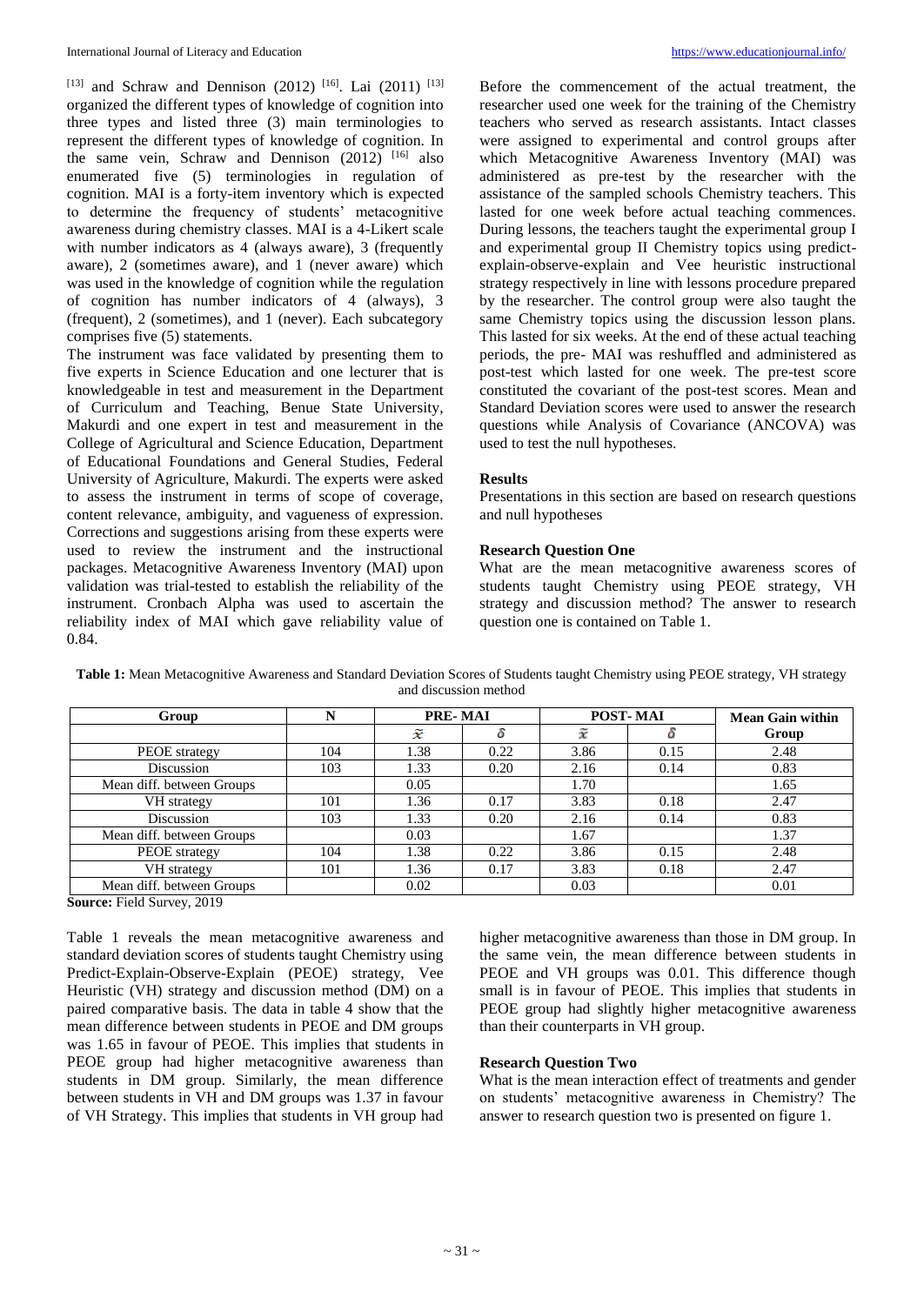

**Fig 1:** Interaction plot of treatments and gender on students' metacognitive awareness in Chemistry

Figure 1 presents a graph of the interaction of treatments and gender on the mean metacognitive awareness scores of students in Chemistry. The graph lines for gender did not intercept which suggests that there was no interactive effect of treatments and gender on students' metacognitive awareness in Chemistry.

#### **Hypothesis One**

There is no significant difference in the mean metacognitive awareness scores of students taught Chemistry using PEOE strategy, VH strategy and discussion method. The analysis of hypothesis one is contained on Table 2.

| <b>Source</b>   | <b>Type III sum of squares</b> | df  | <b>Mean Square</b> |          | Sig. | <b>Partial Eta Squared</b> |
|-----------------|--------------------------------|-----|--------------------|----------|------|----------------------------|
| Corrected model | 194.499 <sup>a</sup>           |     | 32.417             | 1282.860 | .000 | .962                       |
| Intercept       | 65.585                         |     | 65.585             | 2595.466 | .000 | .896                       |
| TPrMAI          | .009                           |     | .009               | .337     | .562 | .001                       |
| Group           | 189.144                        | ◠   | 94.572             | 3742.616 | .000 | .961                       |
| Group*Gender    | .030                           |     | .015               | .600     | .550 | .004                       |
| Error           | 7.606                          | 301 | .025               |          |      |                            |
| Total           | 3515.955                       | 308 |                    |          |      |                            |
| Corrected Total | 202.105                        | 307 |                    |          |      |                            |

a. R squared = .962 (Adjusted R Squared= .962) *Source***:** Field Survey, 2019

Table 2 presents the two-way ANCOVA result for mean metacognitive awareness scores of students taught Chemistry using Predict-Explain-Observe-Explain (PEOE) strategy, Vee Heuristic (VH) strategy and discussion method (DM). The data in table 2 reveal that the observed mean difference in the metacognitive awareness scores among the groups was significant  $[F_2, 301=3742.616,$ *P*<0.05]. Hence, the null hypothesis that there is no significant difference in the mean metacognitive awareness scores of students taught Chemistry using PEOE strategy,

VH strategy and DM was rejected. This implies that there is a significant difference in the mean metacognitive awareness scores among the groups. Meanwhile, the effect size was 0.961 which Cohen (1988) in Pallant (2014) considered as large effect size. This implies that, 96.1% of the difference in the metacognitive awareness scores among the groups was explained by the treatments. Hence, the difference in the metacognitive awareness scores among the groups has a large statistical effect size.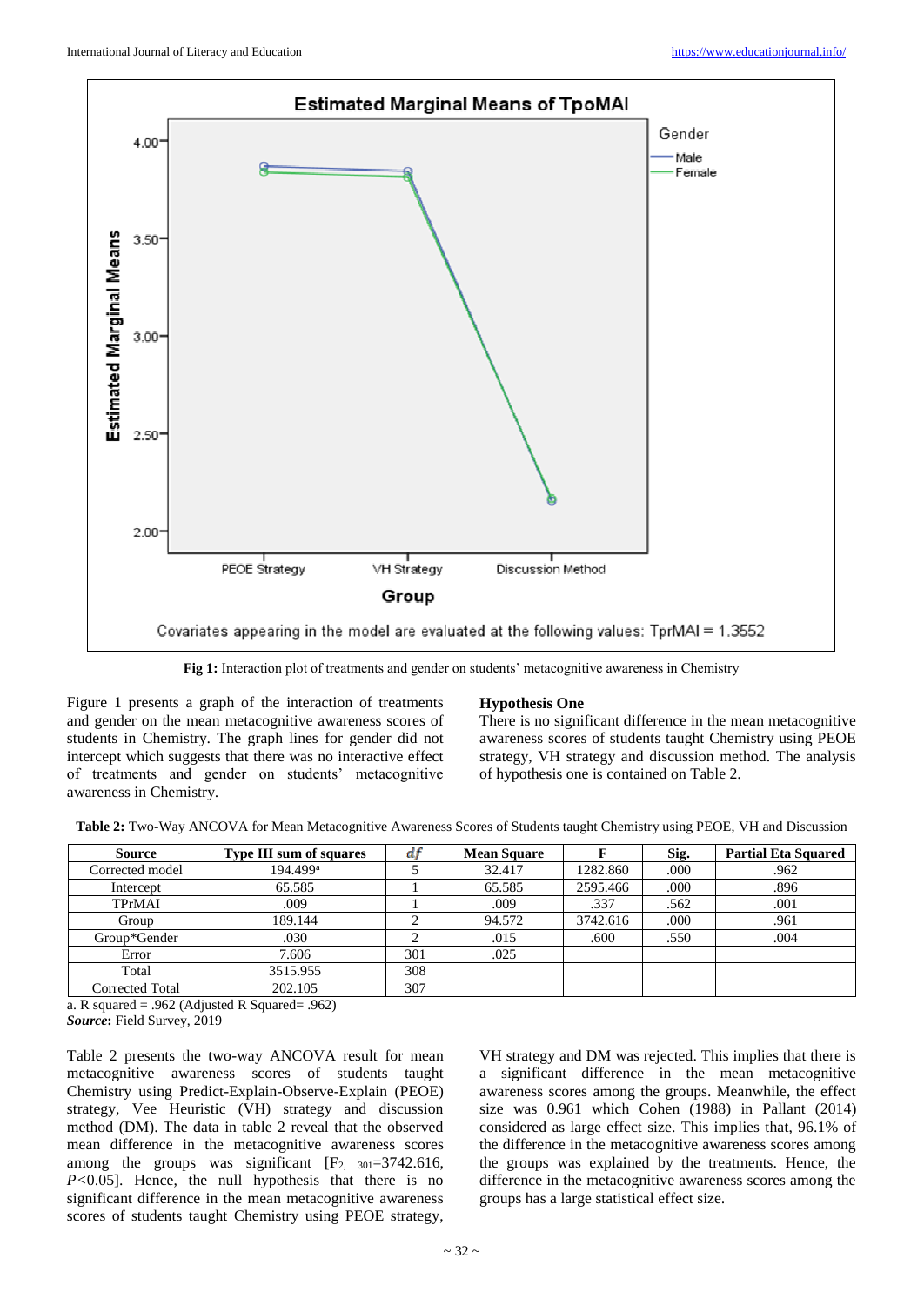**Table 3:** Bonferroni Post Hoc Comparison for Mean Metacognitive Awareness Scores of Students' taught Chemistry using PEOE, VH and DM

| (I)                                             | (J)         | <b>Mean Difference (I-J)</b> | <b>Std. Error</b> | Sign. |
|-------------------------------------------------|-------------|------------------------------|-------------------|-------|
| Group                                           | Group       |                              |                   |       |
| <b>PEOE</b>                                     | DМ          | $1.693*$                     | .022              | .000  |
| VH                                              | DM          | $1.667*$                     | .022              | .000  |
| VH                                              | <b>PEOE</b> | $-.026$                      |                   | .767  |
| $\alpha$ $\mathbf{r}$ $\mathbf{r}$ $\mathbf{r}$ |             | 0.010                        |                   |       |

**Source:** Field Survey, 2019

Table 3 shows Bonferroni post-hoc comparison for mean metacognitive awareness scores of students' taught Chemistry using Predict-Explain-Observe-Explain (PEOE) strategy, Vee Heuristic (VH) strategy and discussion method (DM). The results reveal that the mean difference (I-J) between PEOE and DM is 1.693**\*** and this is significant at *p<*0.05. This implies that there is a significant difference in the mean metacognitive awareness scores between the students taught Chemistry using PEOE and those taught using DM in favour of PEOE. Likewise, the results reveal that the mean difference (I-J) between VH and DM is 1.667**\*** and this is significant at *p<*0.05. This implies that there is a significant difference in the mean metacognitive awareness scores between the students taught Chemistry using VH strategy and those taught using DM in favour of VH. However, the paired comparison of VH and PEOE showed a mean difference of -.026 and this is not significant at *p>*0.05. This indicates no significant difference in the mean metacognitive awareness scores between students taught using PEOE and VH strategies.

#### **Hypothesis Two**

There is no significant interaction effect of treatments and gender on the mean metacognitive awareness scores of students in Chemistry. The data analysis of Table 2 is used to explain hypothesis 2.

The data analysis of Table 2 is used to explain hypothesis 2. The table presents a two-way ANCOVA for metacognitive awareness of students taught Chemistry using Predict-Explain-Observe-Explain (PEOE) strategy, Vee Heuristic (VH) strategy and discussion method (DM). The table also presents the interaction effect of instructional strategies and gender. The data in Table 2 reveals that there is no significant interaction effect of treatments and gender on the mean metacognitive awareness scores of students in Chemistry  $[F_2, y_{01} = .600, P > 0.050]$ . The null hypothesis is therefore not rejected. Meanwhile, the effect size was 0.004 which Cohen (1988) in Pallant (2014) considered as small effect size. This implies that, only 0.4% of the interaction in the metacognitive awareness scores among groups was explained by treatments and gender. Hence, the interaction of treatments and gender on students' metacognitive awareness has small statistical effect size.

#### **Discussion of Findings**

The study investigated if there any possibility of enhancing students' metacognitive awareness in Chemistry in Ekiti State, Nigeria using Predict-Explain-Observe-Explain and Vee Heuristic Strategies. The findings of this study revealed that students taught Chemistry using Predict-Explain-Observe-Explain (PEOE) Strategy had significantly higher metacognitive awareness than their counterparts taught using discussion method. This is in line with Bajar-Sales, Avilla and Camacho (2015) finding that PEOE significantly

enhance students' metacognitive awareness when compared to conventional teaching approach. In another related study, Karamustafaoğlu, and Mamlok-Naaman (2015) investigated students' understanding of electrochemistry concepts using Predict-Observe-Explain (POE) strategy. Though the strategy used did not emphasize the important of students' explanation for their prediction. Yet, the finding of study revealed that, POE significantly enhanced students' understandings than lecture method.

The likely explanation for this outcome may be attributed to the fact that the PEOE strategy helped the learners to explore concept and generate investigation. Furthermore, the students are given the chance to express their schema and experience the science ideas behind the activity to satisfy their curiosity and thinking processes compared to the discussion method. Therefore, if PEOE strategy is implemented in classroom, it will enhance students' capacities to accomplish Chemistry task and control their thinking processes.

It was found that students taught using Vee Heuristic (VH) strategy had significantly higher metacognitive awareness than those taught using discussion method. This finding agrees with Mutai, Changeiywo and Okere (2014) who found that VH strategy was more effective in enhancing students' conceptual understanding and metacognition in the topic of moments in Physics than conventional teaching method. The likely explanation for this outcome may be attributed to the fact that the use of VH strategy provides a format for students to understand the nature of knowledge and construction processes of knowledge. VH strategy is a powerful metacognitive tool as it aid students to make explicit connections between prior and newly acquired information compared to discussion method that only promotes passive learning. Therefore, if VH strategy is implemented in classroom, it will enable students to understand how concepts and processes are meaningfully learned through student-directed, constructivist, and inquirybased learning, thereby, improving their metacognitive awareness.

The study revealed that students taught Chemistry using Predict-Explain-Observe-Explain (PEOE) had slightly higher metacognitive awareness than their counterparts using Vee Heuristic (VH) strategy but ANCOVA test shows that the difference was no significant. This implies that, the difference in the metacognitive awareness of students taught Chemistry using PEOE and VH strategies was not statistically significant. There was a scarcity of studies on comparison between PEOE and VH strategies on students' metacognitive awareness in science subjects before. However, the likely explanation for this outcome may be connected to the fact that both PEOE and VH strategies are used to help develop a cognitive structure that enable students to see how scientific knowledge is developed through the process of reflecting on what they know and the investigation they undertake. Thus, if either PEOE or VH strategy is implemented in classroom, it will enhance students' capacities to accomplish Chemistry task and control their thinking processes.

The finding of this study also revealed that there is no significant interaction between strategies and gender on mean metacognitive awareness scores of students in Chemistry. This implies that either Predict-Explain-Observe-Explain (PEOE) or Vee Heuristic (VH) strategy is superior to the discussion method irrespective of gender in